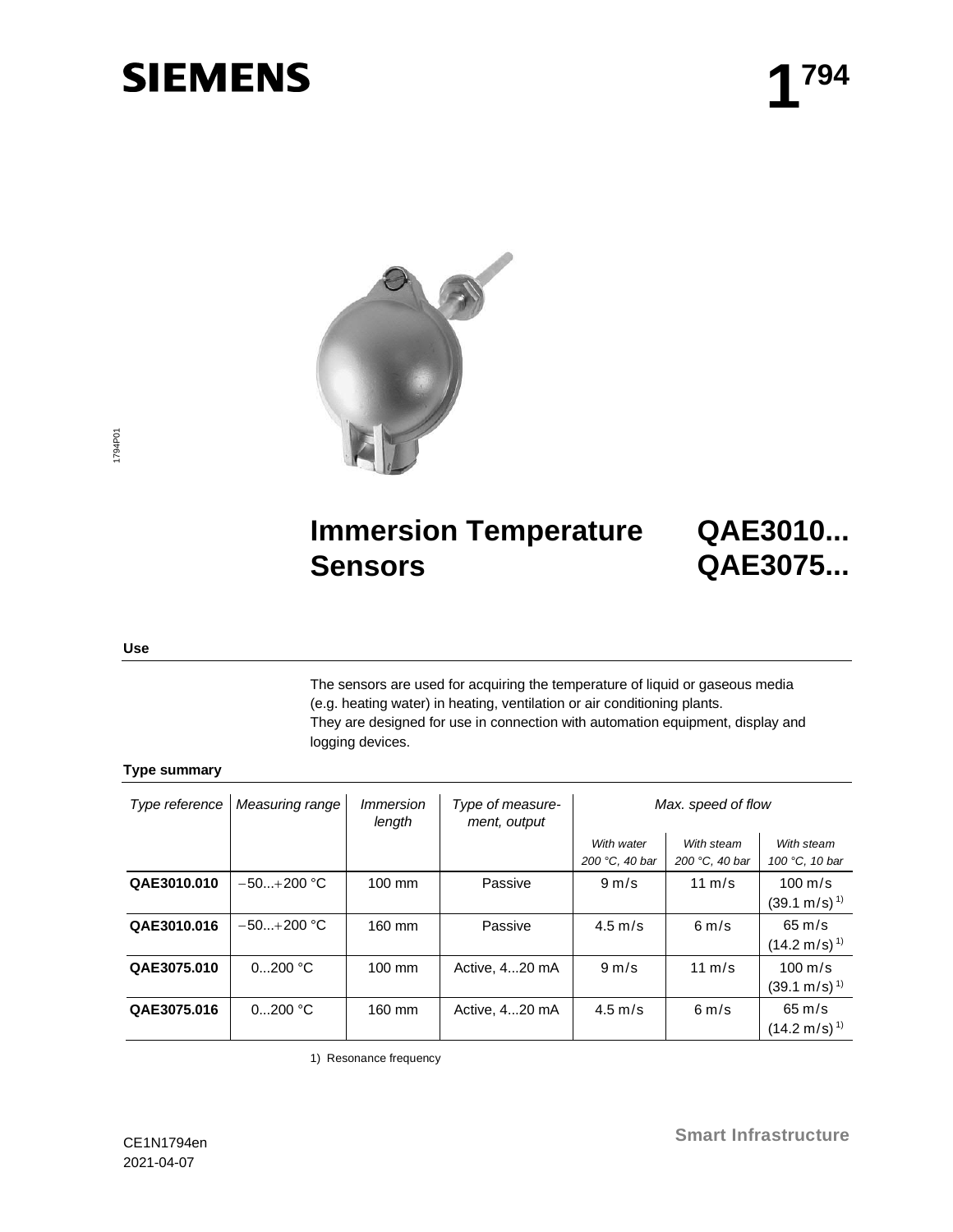When ordering, please give name and type reference according to "Type summary", e.g. immersion temperature sensor **QAE3010.010**

#### **Mechanical design**

The sensor consists of an exchangeable insert with sensing element and connecting head with a removable cover made of aluminum. The inserts are not available as replacement parts, but can be removed from a new sensor with the identical apparatus item number (ASN).

The terminal block for the electrical connections is located in the connecting head. The sensors have a 70 mm neck tube made of stainless steel and a G ½ threaded bushing with sensor sleeve. The sensing element is located at the end of the sensor sleeve. The sleeve is suited from operating pressures up to 40 bar.

#### **Disposal**



The device is considered electrical and electronic equipment for disposal in terms of the applicable European Directive and may not be disposed of as domestic garbage.

- Dispose of the device via the channels provided for this purpose.
- Comply with all local and currently applicable laws and regulations.

#### **Technical data**

|                      | Type of sensor                        | QAE3010                                                 | QAE3075                                  |  |  |  |
|----------------------|---------------------------------------|---------------------------------------------------------|------------------------------------------|--|--|--|
| General sensor data  | Measuring range, immersion length     | Refer to "Type summary"                                 |                                          |  |  |  |
|                      | Sensing element                       | Pt100 (class B)                                         | Pt100 (class B)                          |  |  |  |
|                      | Measuring tolerance                   | $\pm 0.3$ K at 0 °C                                     | $\pm$ 1 % of measuring range             |  |  |  |
|                      | Time constant $t_{63}$                | 25s                                                     | 25s                                      |  |  |  |
|                      | Type of measurement and output        | passive                                                 | active, 420 mA                           |  |  |  |
|                      | Power supply (Ub)                     |                                                         | DC 7.530 V (SELV)                        |  |  |  |
|                      | Current draw                          |                                                         | Max. 20 mA                               |  |  |  |
|                      | Load / dummy load (Rb)                |                                                         | $Rb = (Ub - 7.5) V / 0.022 A$            |  |  |  |
|                      | Perm. amb. temp. at connecting head   | Min. -40 $°C/$                                          | Min. -40 °C / Max. 85 °C                 |  |  |  |
|                      |                                       | Max. 100 °C                                             |                                          |  |  |  |
|                      | Perm. amb. hum. at connecting head    | <95 % r.h. (noncondensing)                              |                                          |  |  |  |
|                      | Measuring medium                      | Gaseous or liquid                                       |                                          |  |  |  |
|                      | Max. speed of flow                    | Refer to "Type summary"                                 |                                          |  |  |  |
|                      | Nominal pressure                      | <b>PN 40</b>                                            |                                          |  |  |  |
| Connections          | Mechanical                            | Thread G1/2, SW24                                       |                                          |  |  |  |
|                      | Electrical                            | Screw terminals for max, $2 \times 1.5$ mm <sup>2</sup> |                                          |  |  |  |
| Degree of protection | Protection degree of housing          | IP65 according to EN 60529                              |                                          |  |  |  |
|                      | III to EN 60730-1<br>Protection class |                                                         |                                          |  |  |  |
| Materials and colors | Connecting head, type BUZ             | Die-cast aluminium;                                     |                                          |  |  |  |
|                      |                                       | Similar to white-aluminium RAL 9006                     |                                          |  |  |  |
|                      | Neck tube and threaded bushing        | Stainless steel 1.4571                                  |                                          |  |  |  |
|                      | Sensor tube                           |                                                         | Stainless steel 1.4571, pipe dia. = 9 mm |  |  |  |

2/4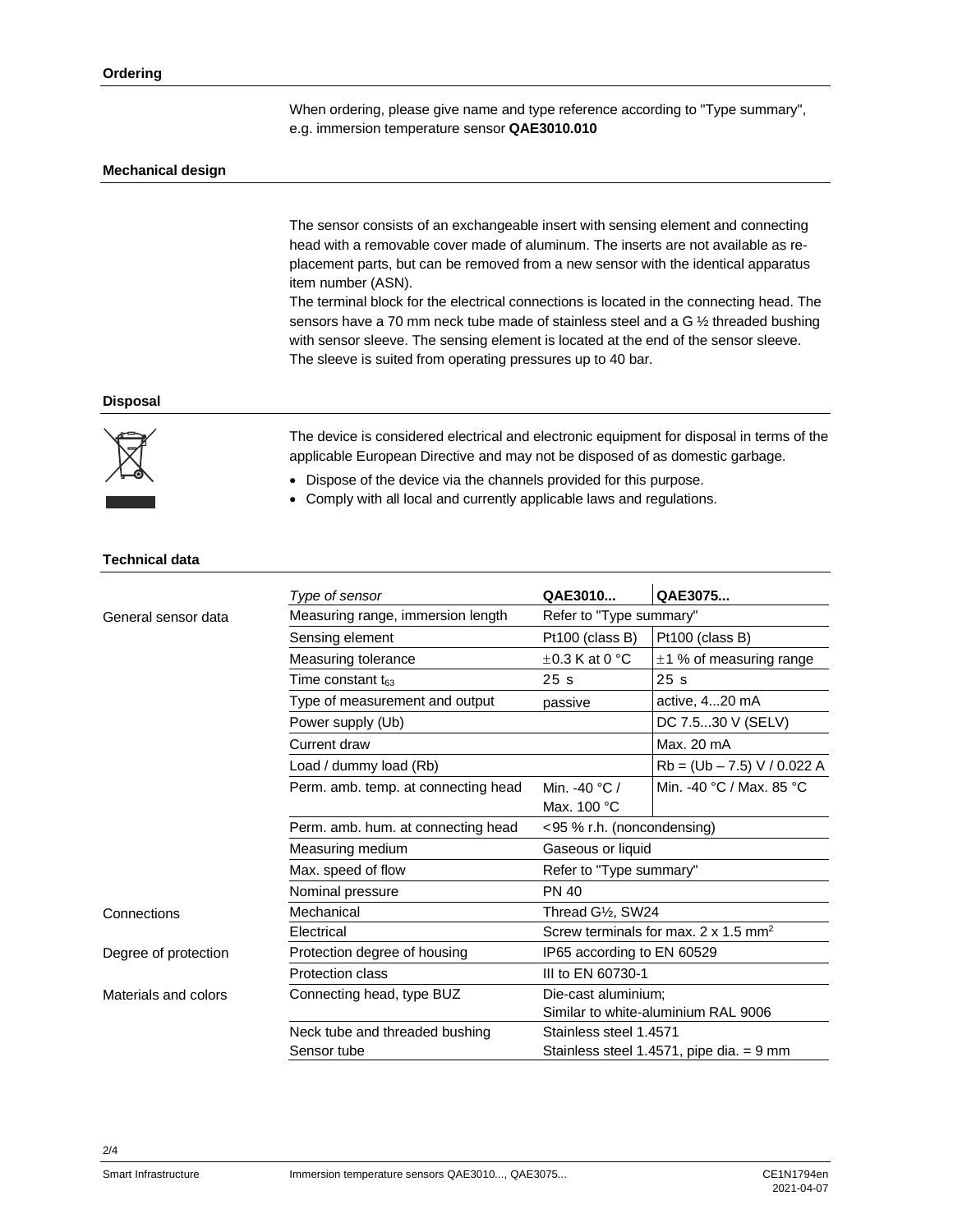| Directives and<br><b>Standards</b> | Product standard                                                        | EN 60730-1<br>Automatic electrical controls for household<br>and similar use        |  |  |  |
|------------------------------------|-------------------------------------------------------------------------|-------------------------------------------------------------------------------------|--|--|--|
|                                    | EU Conformity (CE)                                                      | CE1T1794xx <sup>*</sup> ) A5W00040799 *)                                            |  |  |  |
|                                    | <b>RCM Conformity</b>                                                   | 8000078879 <sup>*</sup> ) (QAE3075.xxx)                                             |  |  |  |
|                                    | Electromagnetic compatibility<br>(Applications)                         | For use in residential, commerce, light-indus-<br>trial and industrial environments |  |  |  |
| Weight                             | Excl. packaging                                                         |                                                                                     |  |  |  |
|                                    | QAE3010.010, QAE3075.010                                                | 0.37 kg                                                                             |  |  |  |
|                                    | QAE3010.016, QAE3075.016                                                | $0.41$ kg                                                                           |  |  |  |
|                                    | *) The documents can be downloaded from http://siemens.com/bt/download. |                                                                                     |  |  |  |

#### **Mounting notes**

If possible, mount the sensor in a pipe bend facing the direction of flow. Make sure that the medium is properly mixed where the sensor is located.

Choose the mounting location so that the insert can be easily replaced.



The sensor is supplied complete with Mounting Instructions.

#### **Internal diagram**

QAE3010...



QAE3075



3/4